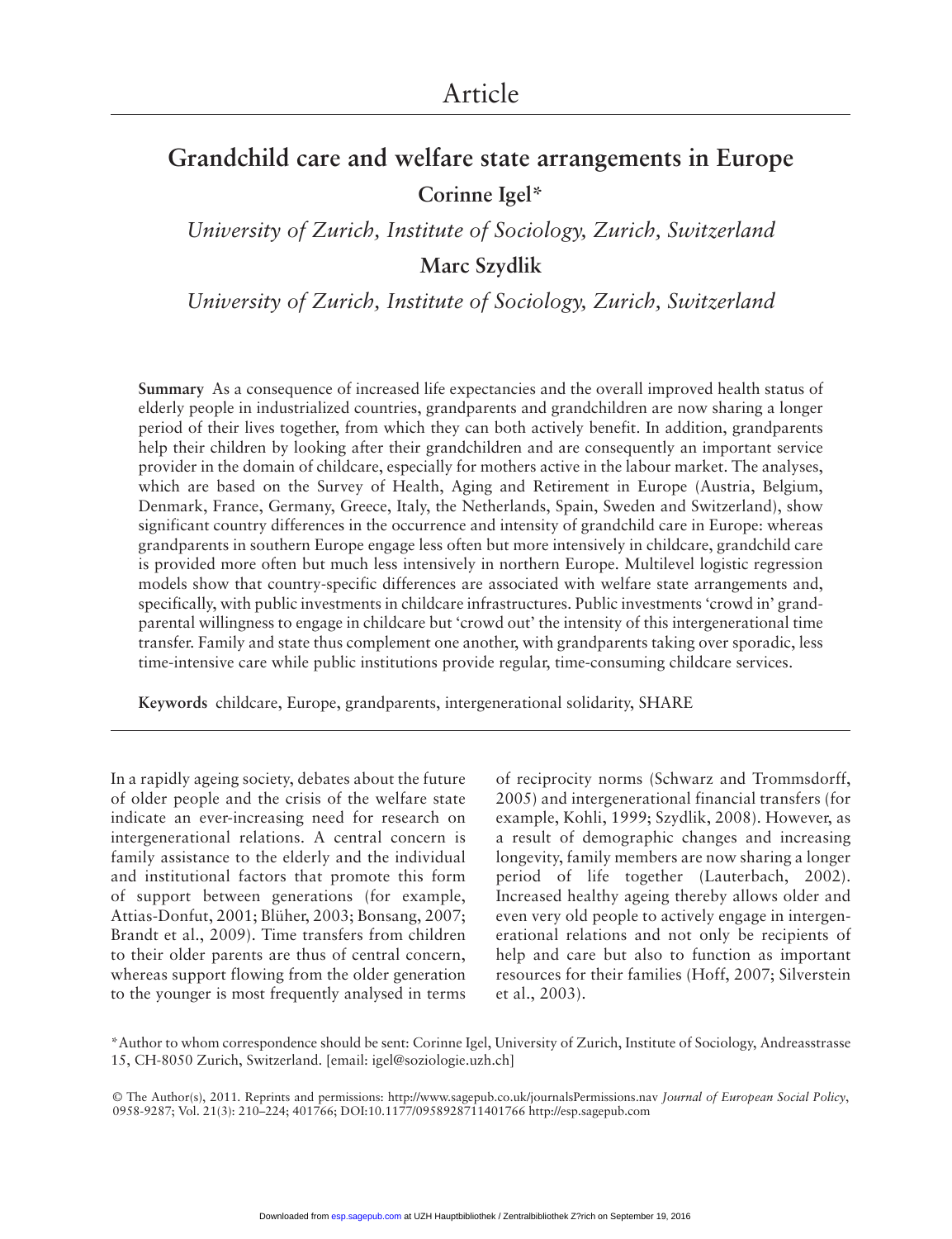Grandparenthood, in particular, has become a longer and actively lived phase in the life of many elderly people (Höpflinger et al., 2006); a trend that is only slowed down by the delayed birth of the first grandchild. The shared lifetime of grandparents and their grandchildren has not only increased but, due to a decreasing number of children per family, is also focused on fewer grandchildren. In these so-called 'beanpole families' (Bengtson et al., 1990: 264), horizontal family structures become less important and vertical relationships between family members are more intensively maintained (for example, between parents and children, and grandparents and grandchildren).

Grandparents are not only emotionally attached to their grandchildren, but also often occupy a central position in the support network of young parents. As a result of rising female employment rates, geographical mobility and more unstable relationships, many young parents face the challenges of organizing complex and multidimensional childcare arrangements (Lewis et al., 2008). The economic relevance of female employment rates and demographic change has moved childcare issues into the spotlight of attention at the macro-level of political decision-making (Wheelock and Jones, 2002: 442). Consequently, the European Council set out the so-called Barcelona objectives in March 2002. They call upon the European member states 'to provide childcare by 2010 to at least 90% of children between 3 years old and the mandatory school age and at least 33% of children under 3 years of age' (European Council, 2002: 12). This policy measure aims to enable or facilitate higher female participation in the labour market. At the same time, questions arise concerning the effects of public investments on intergenerational transfers: do a strong welfare state and public investments replace solidarity between generations or stimulate different forms of intergenerational support? Recent studies on the provision of grandchild care in Europe have indicated that substantial national differences in the level of caring grandparents persist (Hank and Buber, 2008). But what are the reasons behind these differences between European countries, and what roles do welfare state arrangements play?

The following analysis investigates the occurrence and intensity of grandchild care in Europe and examines the factors that influence a grandparent's decision to engage in this form of intergenerational support. In addition, by using the Survey of Health, Ageing and Retirement in Europe (SHARE) – which covers 11 European countries (Austria, Belgium, Denmark, France, Germany, Greece, Italy, the Netherlands, Spain, Sweden and Switzerland) – we will be able systematically to trace country-specific differences in national levels of public investment in childcare infrastructures and thus provide a valuable contribution to the discussion on the effects of the arrangements made by different welfare states on solidarity between family members.

# **Theoretical framework**

The provision of grandchild care is examined here with reference to two theoretical perspectives. On the one hand, theoretical concepts of intergenerational solidarity help to identify the main factors and mechanisms influencing a grandparent's decision to engage in childcare. On the other hand, theories on welfare state arrangements and their impact on intergenerational family support provide an important framework for investigating and understanding the differences between countries.

# *Intergenerational solidarity*

Bengtson and colleagues (for example, Bengston and Roberts, 1991) have captured patterns of intergenerational family behaviour in their theoretical model of intergenerational solidarity. This model emphasizes the multidimensionality of relations between generations and highlights six different dimensions (association, affection, consensus, function, familism and opportunity structure) of parent– child interactions (Bengtson and Roberts, 1991: 857). As some of the proposed dimensions more exactly reflect potentials for solidarity instead of solidarity as such, three different forms of intergenerational solidarity can be investigated: functional, affective and associational solidarity. Functional solidarity involves providing support, and that is, simply said, the giving and receiving of money, time and space. The associational dimension refers to common activities. The affective dimension includes emotional attitudes, such as the emotional closeness of the relation.

The diverse conditional factors for solidarity can be classified into four groups, namely opportunity, need, family and cultural–contextual structures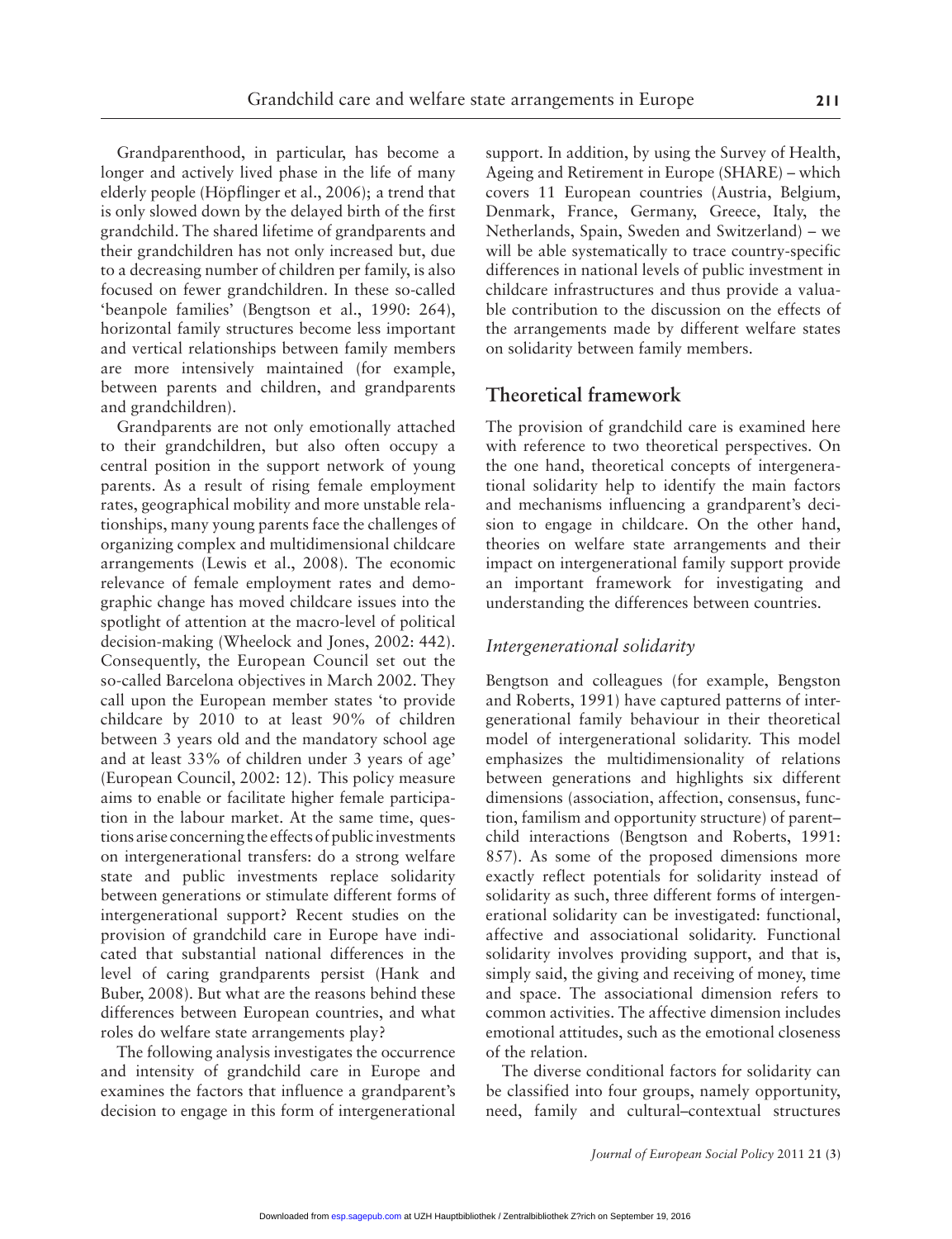(Szydlik, 2000, 2008). Three levels of analysis are distinguished, namely individual, family and society. The relationship between individuals is embedded in a family and, beyond that, in a societal context. *Opportunity structures* reflect opportunities or resources for solidarity. They enable, promote, hinder or prevent social interaction. A grandparent who is still employed, for example, has less time to engage in childcare activities, whereas a good health status should enable older people to take care of their grandchildren. The presence of a partner can be an important resource for intergenerational solidarity; a partner can support and help to organize grandchild care. However, a partner could also hinder a grandmother or grandfather from taking care of their grandchildren because they may prefer to spend time with their partners instead of engaging in childcare. Similarly, education may serve as a resource which leads better-educated grandparents to be better integrated in the social family network and more often sought-after by the middle generation. On the other hand, better-educated older people may be more engaged in hobbies and other activities and therefore less available for grandchild care. *Need structures* indicate the need for solidarity. Such needs can be of a financial nature, can stem from health problems, can be emotional needs or practical needs of time-intensive support. For the provision of grandchild care, children without partners, for example, can be expected to need more help from grandparents than children living in a relationship. *Family structures*, in principle, include the whole history of socialization, earlier family events and the existence and number of family members. The presence of young children, for example, generally intensifies intergenerational time transfers from the older to the younger generation and strengthens family cohesion (cf. Marbach, 1994; Templeton and Bauereiss, 1994). *Cultural– contextual structures* represent societal conditions within which intergenerational relations develop. They include conditions given by the social, economic and tax system, the welfare state, the labour and housing market, as well as the specific rules and norms of certain institutions and groups. One of the most important features of cultural–contextual structures is the influence of political and economic regimes. In particular, different welfare states can have an impact on the occurrence and intensity of intergenerational solidarity.

The provision of grandchild care can be identified as a functional form of intergenerational solidarity and, more precisely, as an indirect time transfer between grandparents and grandchildren and a direct time transfer between grandparents and children (Hagestad, 2006: 325). In the relationship and transfer patterns between grandparents and grandchildren, the middle generation has an important 'bridge function', and plays a so-called 'gatekeeper role' (Knipscheer, 1988: 433; Robertson, 1975). Following their needs and personal preferences, parents influence if and how grandparents interact with their grandchildren (Whitbeck et al., 1993: 1026). This applies particularly to indirect time transfers, such as care provided when the grandchild is very young. In such cases, the parents' need structures play a substantial role and often serve as an important starting point for family negotiations on childcare arrangements. The outcome of the negotiations can have significant consequences. For example, if the grandparent is involved in childcare, he or she can build up close relationships with the grandchildren but may also face the risk of overburden. On the other hand, grandparents' involvement in childcare may help the middle generation to combine parenthood and employment.

Moreover, nowadays grandparenthood is subject to weaker social conventions and expectations (Silverstein et al., 2003: 78ff.) and is most frequently determined by family negotiations and individual circumstances. The need of the parents and the opportunities of the grandparents play an important role for the definition of the grandparental role. Thus in countries with low public family support, the needs of the middle generation are likely to be more pronounced and therefore grandparental help may be in higher demand. However, grandparents generally have strong feelings towards their grandchildren and enjoy spending time with them (Barranti, 1985: 344; Gattai and Musatti, 1999: 35; Szydlik, 2000: 191). Especially while the grandchild is very young, important basic bonds are established, and grandchild care often provides a good opportunity for grandparents to build an emotional relationship with their grandchildren.

Although the enjoyable part of being a grandparent is often associated with having no parental responsibility (Cherlin and Furstenberg, 1986: 56), grandchild care exhibits a strong functional character and is perceived as a serious and demanding job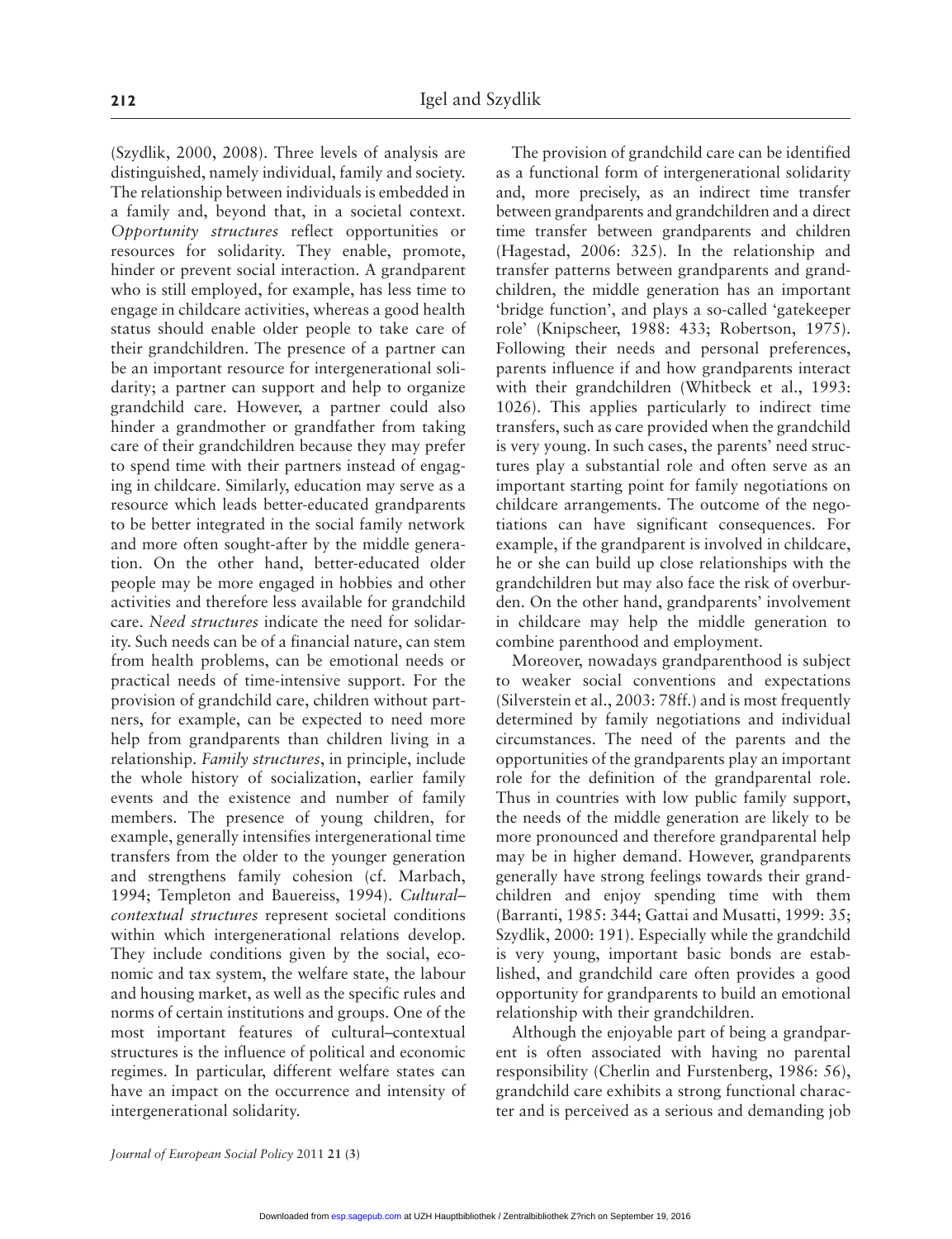by many grandparents. In particular, the provision of regular and time-consuming childcare is a challenging task and may therefore produce feelings of stress and being overburdened. Grandparents' opportunity structures enable them to cope with these challenges to a greater or lesser extent and play an important role in the grandparent's decision to engage in childcare provision.

## *Welfare state regimes and intergenerational support*

The intergenerational solidarity model emphasizes cultural–contextual structures within which family relations and functional transfers are embedded (see above). The functional dimension of grandparenthood is especially vulnerable to social and economic conditions (Silverstein et al., 2003: 83) because, to a certain extent, the latter define the content of the grandchild care provided. The requirements for grandparental childcare may thus vary widely as a function of the public provision of childcare services. European grandparents thus face diverse institutional settings that influence the support patterns within families. But how and in which direction do investments in public service infrastructure affect intergenerational solidarity?

Economic literature tends to answer this question by postulating that strong welfare state arrangements replace family services and thus 'crowd out' intergenerational solidarity (for example, Cox and Jakubson, 1995). This concept assumes that family support is only provided if the respective demand is not satisfied by public services or other resources (Künemund and Vogel, 2006). However, family bonds and solidarity patterns are not solely based upon functional necessities; there are also other determinants – such as reciprocity norms (Kohli et al., 2005) and 'exchange expectations' (Künemund and Rein, 1999) – which crucially affect intergenerational behaviour. The hypothesis of a crowdingin effect of public services on functional support between generations is diametrically opposed to the classic crowding-out concept. This hypothesis assumes that expansion of the welfare state stimulates intergenerational solidarity more than it displaces it (Daatland and Herlofson, 2003; Daatland and Löwenstein, 2005; Künemund and Rein, 1999). These two theoretical concepts can be reconciled by assuming that the functions provided by family and state interact (Attias-Donfut and Wolff, 2000). This means that family members may concentrate on informal and less time-consuming support while the state provides more regular services. These patterns of mixed responsibility can be found empirically with regard to intergenerational solidarity between parents and their children in Europe (for example, Brandt et al., 2009; Motel-Klingebiel et al., 2005).

In this paper we investigate whether these findings also apply to functional support provided by grandparents, which, first, flows from the older to the younger generation and, second, reflects an indirect transfer to grandchildren and direct support given to children. Therefore we will link welfare state arrangements with levels of childcare provision by grandparents.

In Europe welfare policies concerning childcare are very heterogeneous. In this respect, the state can support families with the provision of public childcare facilities and/or of paid maternity and parental leave (Anttonen and Sipilä, 2005). In literature on welfare state arrangements from a gender perspective, public investments in childcare are in general classified as de-familialistic policies, which means that care services are shifted from family responsibility to the state. Parental leave policies, on the other hand, can be seen as supporting familialistic measures, by encouraging the mothers to stay at home and take care of their children (Leitner, 2003). Different care policies shape intergenerational obligations and also influence the kind of family support needed and induced (Sarenco and Keck, 2010). This complexity of intergenerational solidarity patterns can be disentangled by distinguishing between the occurrence and the intensity of grandchild care, thus facilitating a better understanding of the influences of public service supply.

# **Previous studies on grandparenthood**

Previous research on grandparenthood concentrates on the relationship between grandparents and their grandchildren (for example, Clingempeel et al., 1992; Cronsoe and Elder, 2002; Höpflinger et al., 2006) or on the psychological consequences of becoming a grandparent and the 'style' of grandparenting (for example, Baydar and Brooks-Gunn, 1998; Cherlin and Furstenberg, 1985; Robertson,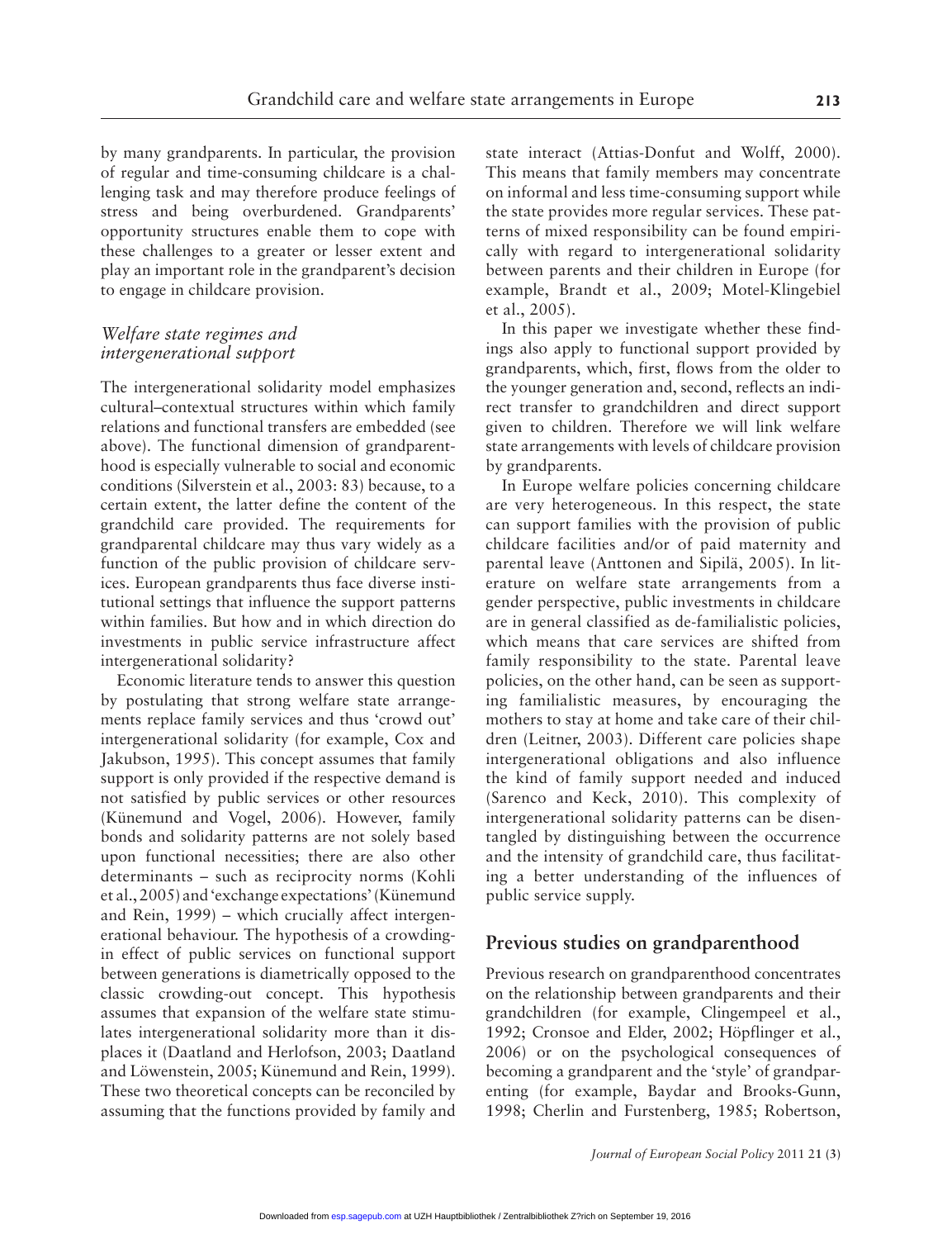1977; Troll, 1983). Many of these studies are of a qualitative nature and do not systematically identify factors influencing the childcare activities of grandparents. Some studies investigate the decision of parents to call on grandparental help (Guzman, 1998; Wheelock and Jones, 2002). Young mothers, in particular, often seem in favour of their parents assisting with the care of their grandchildren, which is frequently referred to as the 'best childcare' arrangement (Wheelock and Jones, 2002: 454). There is an overall benefit to society from grandparental childcare provision on account of the economical value of this form of time transfer (for example, Bass and Caro, 1996; Presser, 1989). Economic studies on informal and formal care arrangements generally pay less attention to the characteristics of the grandparents and, instead, focus on the cost of formal childcare arrangements and the wage effects on mothers' employment choices (for example, Blau, 1995; Johansen et al., 1996). In addition, Uttal (1999) found that socioeconomic factors, such as the employment opportunities of kin, play a substantial role in their decision to provide childcare. Dimova and Wolff studied grandchild care transfers of immigrants in France and also showed that financial resources and educational status are important factors in the explanation of differences in the provision of grandparental childcare (Dimova and Wolff, 2008).

The willingness to engage in grandchild care may be strongly dependent on various grandparental characteristics, parental needs, family structures and contextual structures. Engagement in childcare gives grandparents an opportunity of keeping in touch with their children and grandchildren and strengthens the emotional relationships between them. This form of intergenerational help is mostly based upon a more or less voluntary decision and exhibits the willingness of grandparents, grandmothers in particular, to actively live grandparenthood (cf. Herlyn and Lehmann, 1998: 39). As in the case of support to parents, studies indicate that geographical distance and gender combination play substantial roles in the grandparents' decision to provide help with childcare (for example, Hagestad, 2006; Templeton and Bauereiss, 1994). Furthermore, grandmothers and their daughters have the strongest relationship in terms of helping with grandchild care (Eggebeen and Hogan, 1990: 221; Gattei and Mussati, 1999).

So far, only a few studies considered grandchild care as an important form of functional intergenerational support, let alone examined it from an international perspective, although there are substantial differences in the provision of grandchild care between European countries (Hank and Buber, 2009; Igel et al., 2009). Grandparents often engage in childcare because of emotional closeness to their grandchildren and children (Gattei und Musatti, 1999). However, referring to the 'mixed responsibility' hypothesis (Motel-Klingebiel et al., 2005), grandparents may refuse to commit themselves to providing regular and intensive childcare (cf. Brake, 2005: 225; Herlyn and Lehmann, 1998) and may prefer merely to 'complement' institutionally provided childcare. Through the availability of extended childcare infrastructures, grandparents are not forced to help their children with grandchild care on a regular, fixedschedule basis, but they may still support their children as so-called 'being there' grandparents (Bengtson, 1985: 21). This style of grandparenthood does not interfere with the needs of the grandmother and grandfather and reduces the risk of an overburden.

Complementary patterns between the family and the state indicate that more grandparents get involved in childcare in those countries with higher levels of childcare infrastructure while the intensity of the help provided tends to be lower. Cultural–contextual structures should thus be important factors in grandparental time transfers, and it is expected that expenditure on childcare infrastructures should have a positive effect on the occurrence of grandchild care but a negative effect on its intensity.

## **Data and methods**

#### *The SHARE data*

The SHARE project collected data from about 28,517 people older than 50 years. It offers the unique opportunity to compare intergenerational solidarity flows from grandparents in 11 European countries.<sup>1</sup> As a three-generation perspective is essential for an accurate study of the occurrence and intensity of grandchild care, grandparent–child dyads have been constructed for the following analyses. The structure of the data thus provides information about a grandparent's time transfers to an individual child and his/ her youngest grandchild, which facilitates efficient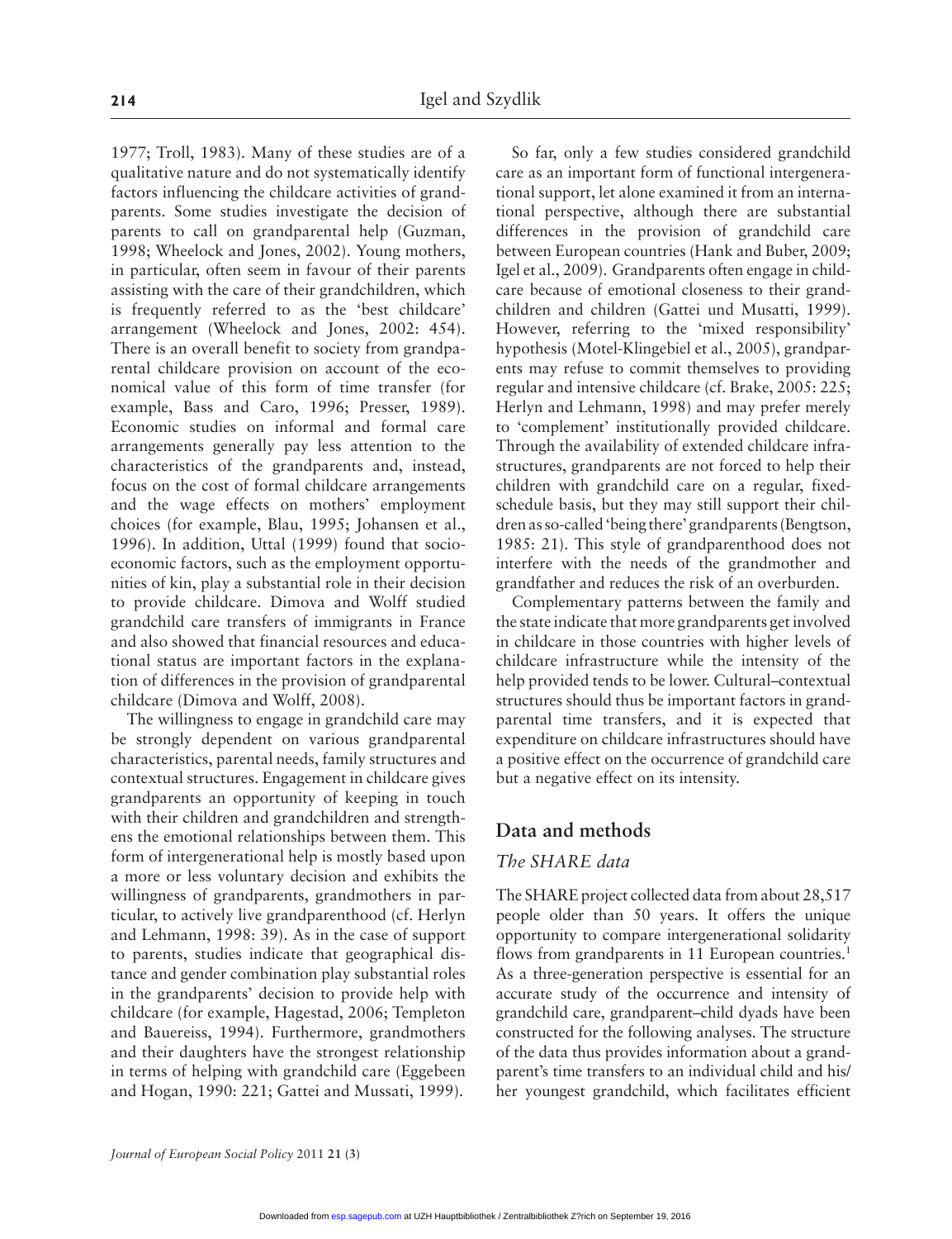operationalization of opportunity, need, family and cultural–contextual structures. The sample is based upon all grandparent–child dyads in which the youngest grandchild is aged 5 years or younger and the grandparent and child live in separate, private households.

The corresponding SHARE-question regarding childcare activities, which was asked of every grandparent individually, reads as follows:

During the last twelve months, have you regularly or occasionally looked after your grandchild/your grandchildren without the presence of the parents?

In addition, the intensity of the childcare provided by each grandparent is surveyed by the following question:

On average, how often did you look after the child(ren) of child X in the last twelve months? Was it ... 1. Almost daily, 2. Almost every week, 3. Almost every month 4. Less often?

The grandparent's opportunity structures are operationalized by the factors self-perceived health status, education, household livelihood and presence of a partner. Each of these variables measures different grandparental resources or constraints as well as the opportunity cost of the provision of childcare. The need structure of the family consists of the age of the youngest grandchild and the employment status of the child (in combination with the grandparent's employment status; the SHARE data do not allow integrating the exact working hours of the grandparents and parents of the grandchildren). Family structures are operationalized through the factors of distance between residences, gender combination and number of grandchildren. Three macro indicators are used to capture the cultural–contextual structure. Expenditure on family services as percentage of the gross domestic product (GDP) includes all public spending on family benefits in cash, services and tax measures (Organisation for Economic Co-operation and Development, 2007). Total public expenditure on childcare and early education services as a percentage of the GDP includes all public financial support for families with children participating in formal day-care services and pre-school institutions, and public expenditures on maternity and parental leave as a percentage of the GDP (Organisation for Economic Co-operation and Development, 2007).

## *Multilevel models and macro indicators*

The employed data set is hierarchically structured, with dyads (first level) nested into persons (second level), which are, in turn, nested into different households (third level), and finally the households are located in different countries (fourth level). This means, for example, if the respondent has three children with two of them having children of their own, two dyads will appear in the dataset. The (grand)parent–child dyads consequently consist of the relation between every respondent and a particular child. To take these four levels into account, logistic multilevel models are estimated. Formally speaking, a four level random intercept model with a dichotomous dependent variable (*y*) can be written as (Guo and Zhao, 2000: 446ff.):

$$
\log \frac{p_{ijkl}}{1 - p_{ijkl}} = \beta_0 + \beta_1 x_{ijkl} + u_{0jkl} + v_{0kl} + w_{0l} \quad (1)
$$

The parameters  $u_{0ik}$ ,  $v_{0kl}$  and  $w_{0l}$  display the residues, which are independent of each other. The subscript i stands for the first level, i for the second level, k for the third level, l for the fourth level,  $\beta_0$ for the constant, and  $p_{ijkl}$  defines the probability of the dependent variable being 1:

$$
p_{ijkl} = pr(y_{ijkl} = 1)
$$
 (2)

The interpretation of the coefficient of equation (1) would be that a one unit change of  $x_{ijkl}$  changes the logit by  $\beta_1$ . Another way of reading the results can be achieved by taking the exponential of  $\beta_1$ . A one unit change of  $x_{ijkl}$  is then interpreted as a change in the odds by a factor of  $exp(\beta_1)$  An odds ratio lower than 1 indicates a negative effect whereas a value greater than 1 indicates a positive effect. If  $exp(\beta_1)$  equals 1, no influence of  $x_{ikl}$  is expected (Long and Freese, 2006: 177ff.).

For a correct interpretation of odds ratios, it is important to note that their values can range from 0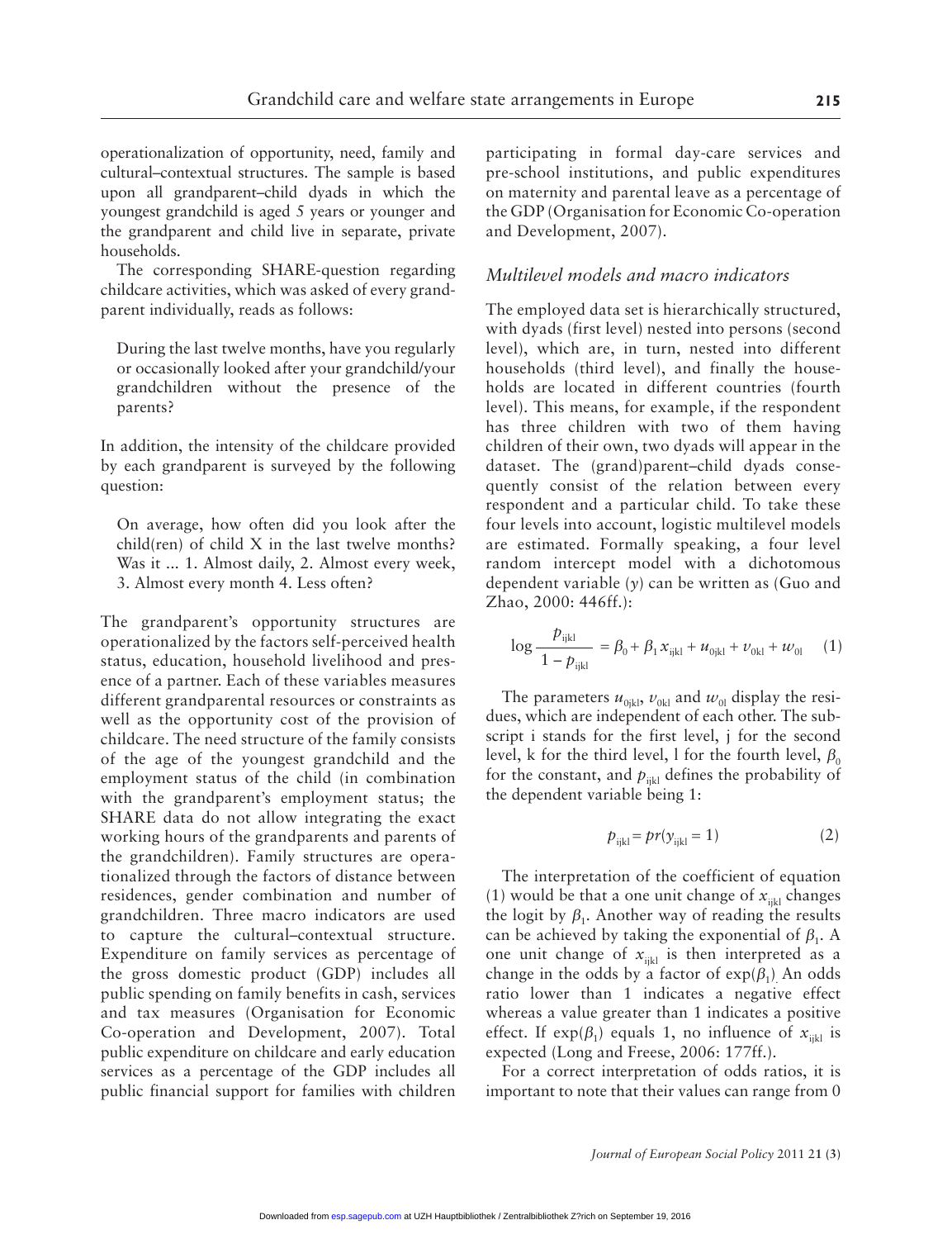to ∞. This means that a positive odds ratio and a negative one indicating the same strength are not symmetrically distant from 1 (the null value). For example, the reciprocal negative value of a positive odds ratio of 4.0 would be 0.25 (Monahan et al., 2007: 94).

The combined multilevel model (1) can also be described by the following level-specific equations:

$$
\beta_{0jkl} = \beta_{0kl} + u_{0jkl} \tag{3}
$$

$$
\beta_{0kl} = \beta_{0l} + \nu_{0kl} \tag{4}
$$

$$
\beta_{0l} = \beta_0 + \nu_{0l} \tag{5}
$$

Equations  $(3)$ ,  $(4)$  and  $(5)$  decompose the intercept coefficient into four independent components with the related residues. Equation (3) thereby captures the person level, (4) the household level and (5) the unexplained differences on the country level. This so-called random intercept method enables obtaining correct standard errors and unbiased coefficients (Guo and Zhao, 2000: 444ff.). In a first step, a so-called 'empty model' is estimated, which splits the total variation of the outcome variable between the different levels and enables intra-class correlation (ICC) on the country level. The ICC is obtained by dividing the variation at the country level by the total variance and thus indicates the percentage of the total variation for the country level (Rabe-Hesketh and Skrondal, 2005: 224). In a second step, the individual and family structure indicators are introduced into the model, and finally the macro indicator is included. This allows changes in the variation on the country level to be observed: will the introduction of the macro indicator reduce the variation on the country level, which would underline its explanatory power?

Sometimes, expressed concern about the practice of multilevel modelling is related to relatively small numbers of observations per group. However, recent literature on multilevel modelling has provided evidence that small numbers of observations do not undermine the reliability of the estimated coefficients. On the contrary, controlling for the hierarchical structure of the data is strongly recommended in order to avoid biased estimates and standard errors irrespective of the number of observations per group (Clarke, 2008; Gelman, 2006).

An accurate operationalization of the cultural– contextual structure is of great importance to the correct specification of multilevel models. The macro indicator used should therefore be shared by all individuals living in the same context (Teachman and Crowder, 2002). The contexts alluded to here are the different welfare states. We use two indicators to measure cultural–contextual conditions for the provision of grandchild care. The total public expenditure in family benefits (in cash, services and taxes) indicates how much support parents generally receive from the state to foster children, while public investments in childcare infrastructures allow the structural context to be modelled more specifically by measuring childcare opportunities outside the family.

In the following, we will, first, empirically investigate the occurrence and intensity of grandchild care in Europe. The macro indicator is then linked to the country-specific levels of grandchild care to test the direction of the interrelation between public investments and grandparental intergenerational time transfers. Finally, by using logistic regression models and setting up random intercept models, it will be possible to control for individual and family structures and explore the explicit effects of cultural–contextual structures on intergenerational solidarity.

#### **Empirical findings**

#### *Occurrence and intensity of grandchild care in Europe*

Overall, grandchild care is a manifest form of intergenerational solidarity in Europe. On the whole, help with grandchild care is provided in over 50 percent of all grandparent–child dyads, ranging from 37 to 59 percent for the various countries. Yet substantial differences are found between countries (Figure 1). In the northern and central European countries – such as Sweden, Denmark, France and the Netherlands – more grandparents help than in the southern countries, such as Italy and Spain.

However, the intensity levels (Figure 2) present an opposite picture. In the southern countries, grandparents help much more intensively than in the northern and central European countries. This is a first indication that the occurrence and intensity of intergenerational help follow opposite north–south gradients. Nevertheless, on grounds of macrocorrelation one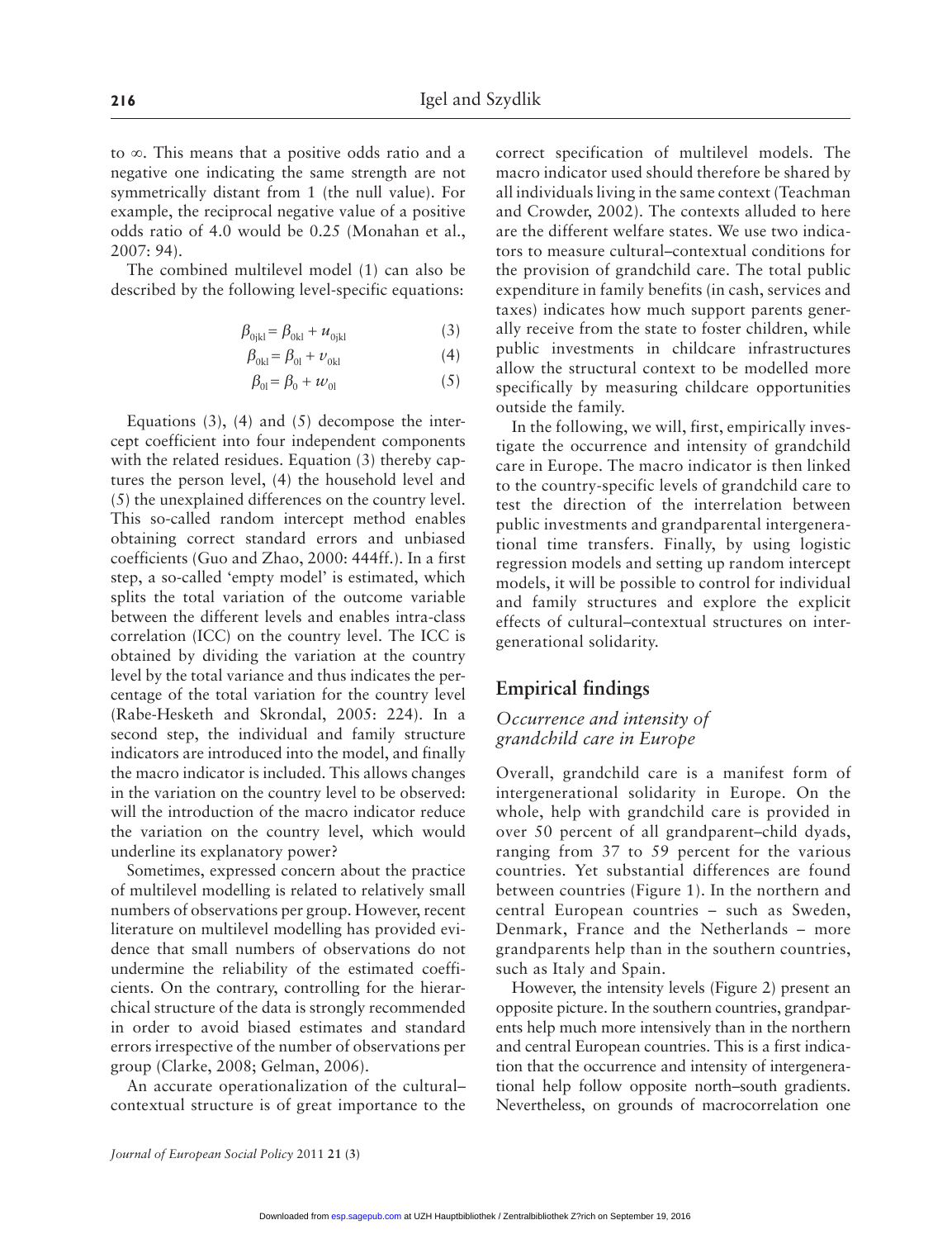

**Figure 1** Occurrence of grandchild care in Europe *Source*: SHARE 2004 release 2, weighted, own calculations. Percentage of grandparent–child relations in which grandchild care is provided,  $n = 18,274$ .



**Figure 2** Intensity of the grandchild care provided *Source:* SHARE 2004 release 2, weighted, own calculations, percentage of grandparent-child relations in which child care is provided at least once a week,  $n = 10,552$ .

cannot rule out the possibility that these differences are more due to individual and family characteristics than to country-specific features.

**Table 1** Country differences after controlling for individual and family factors

|                    | Occurrence | Intensity |
|--------------------|------------|-----------|
| Sweden             | 1.07       | $0.54***$ |
| Denmark            | $1.60***$  | $0.40***$ |
| The Netherlands    | $1.42***$  | $0.66***$ |
| Belgium            | $1.46***$  | $1.49***$ |
| France             | $1.43***$  | $0.81*$   |
| Reference: Germany |            |           |
| Austria            | $0.71***$  | 1.19      |
| Switzerland        | $0.77**$   | $1.53**$  |
| Spain              | $0.70***$  | 1.11      |
| Italy              | $0.57***$  | $2.62***$ |
| Greece             | 1.00       | $1.81***$ |
| n dyads            | 16,120     | 8,314     |
| Pseudo $r^2$       | 0.12       | 0.19      |

*Source*: SHARE 2004, release 2, own calculations, logistic regressions with robust standard errors,  $p < 0.1$ ,  $p < 0.05$ , \*\*\*  $p < 0.01$ .

In order to assess whether these differences between countries persist after controlling for individual and family characteristics, a binary logistic regression model was calculated. Table 1 shows the coefficients of the dummy country variables. The same north– south patterns show in Figures 1 and 2. Whereas more grandparents look after their grandchildren in northern Europe, the intensity of the care provided is much lower than in the south. An Italian grandparent, for example, is much more likely to provide childcare at least once a week than a Swedish grandparent. The country differences remain stable if one controls for individual and family characteristics.

To provide a first insight into the effects of different levels of public expenditure, the macro indicators are plotted against the different levels of occurrence and intensity of grandchild care (Figure 3).

Higher public investment in family services, childcare infrastructures and expenditures on maternity and parental leave seem to crowd in the occurrence of grandchild care and crowd out the intensity of the care provided. However, the correlations between the occurrence of grandchild care and public expenditures are not significant and rather weak. Concerning the intensity of the care provided, the relation between public investments and grandchild care supports the crowding-in thesis: the more states invest the lower the intensity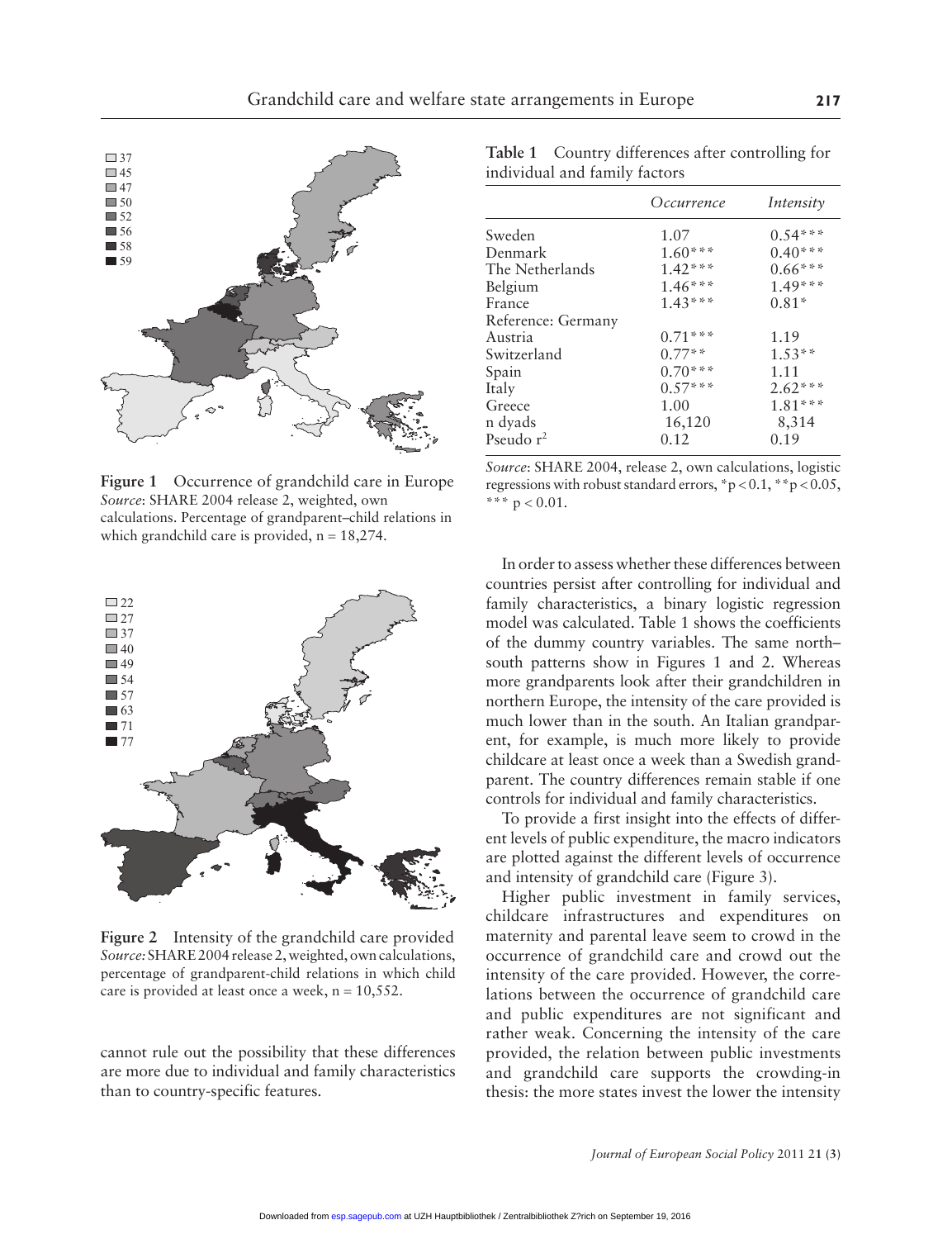

**Figure 3** Grandchild care and public expenditure *Source*: OECD, SHARE 2004, release 2, weighted, own calculations, \*\*p < 0.05, \*\*\*p < 0.01, n = 11.

of grandparent involvement in the provision of childcare. Nevertheless, it is important to control for individual and family structures and for the

hierarchical structure of the data. In the next step, we will therefore estimate logistic multilevel regression models.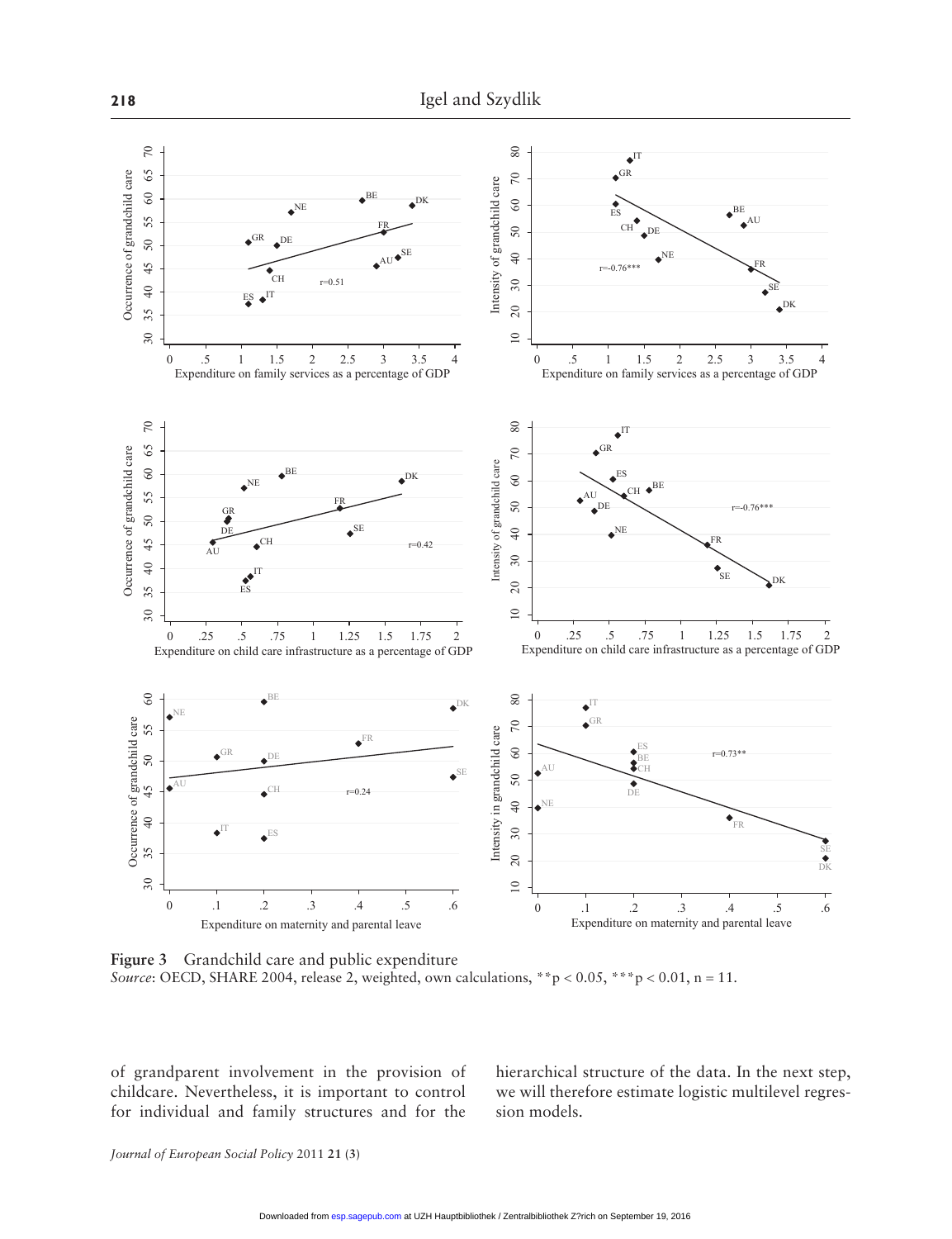#### *Influences on grandchild care in Europe*

The previous analyses have shown that grandchild care is an important form of time transfer from the older to the younger generation and that its occurrence and intensity differ strongly from country to country. Public expenditure seems to have a positive effect on the occurrence and a negative effect on the intensity of childcare provision. In order to ensure that these correlations are not due to composition effects, such as female employment rates in a specific country or the general health of the elderly population, we estimate logistic multilevel models that include opportunity, need and family structures as well as indicators for public expenditure on families and childcare infrastructures.

The opportunities of a grandparent play a major role in his/her decision to engage in childcare (Table 2). Healthier and younger grandparents are more likely to look after their grandchildren and provide more intensive services. In addition, highly educated grandparents are generally more strongly integrated into familial networks and exchange structures due to their social and cultural capital (Eggebeen and Hogan, 1990). They are therefore more likely to provide childcare and to be asked by the parents to look after their children. If grandparents have adequate financial resources, this tends to increase their provision of childcare but reduce its intensity. Caring for children involves expenditure on items such as meals and transportation, so grandparents may require a certain level of financial resources in order to be able to do so. On the other hand, poorer grandparental households do not dispose of an important 'exit'-possibility: they cannot offer financial transfers to help with the organization of care. Moreover, less prosperous grandparents might offer to look after grandchildren for payment (Presser, 1989). Grandparental resources thus have a positive effect on the likelihood of a grandparent providing childcare. The presence of a partner is an important resource for grandparents; it not only encourages the elderly to take care of grandchildren but also to do this more intensively.

A combined job variable facilitates inquiry into how the employment status of the parent and grandparent influences the grandparent's provision of childcare. If the parent is employed and the grandparent is not, childcare is most likely to occur and is provided with the greatest intensity. All other combinations of employment status among the two generations lead to weaker grandparental childcare activities, either because of lesser need on part of the parent or lesser opportunity on part of the grandparent. A closer look at the coefficients reveals that employment of the grandparent plays a more important role in regard to care intensity than the employment status of the child. These results suggest that grandchild care as a form of intergenerational time transfer can be defined as generally less intensive help between the generations. This form of intergenerational solidarity – in contrast to physical care to elderly persons – is more dependent on the opportunity structure of the help provider and less on the need structure of the help recipient (see also Brandt et al., 2009).

 The age of the youngest grandchild is another important factor in the need structure. Grandparents seem mainly to take care of children aged 4 to 6 years old while the most intensive care is provided to the youngest grandchildren (up to 3 years old). This indicates that fewer parents leave their very small children with the grandparents, but, if they choose to take advantage of grandparental help, more intensive care services are demanded.

With regard to family structures, as expected, the further apart the generations live, the less probable the occurrence of time transfers and the lower the intensity of these transfers. The gender combination variable supports the hypothesis that intergenerational time transfers generally flow between female family members. The strongest help dyad is the grandmother–daughter constellation whereas the grandfather–son dyad has the lowest occurrence and intensity of childcare provision. Women are much more strongly socialized towards family life and function as so-called 'kin keeper' (Spitze and Ward, 1998). This also means that the mother is generally responsible for the organization of childcare arrangements (Wheelock and Jones, 2002), which leads to a higher probability of the maternal grandmother or grandfather helping with childcare. From an evolutionary biological perspective, the strong link between daughters and grandmothers is explained by the so-called grandmother hypothesis (Hawkes and Blurton Jones, 2005; Voland and Beise, 2002): Grandmothers are generally too old to pass on their genes through reproduction and focus instead on the survival of their offspring. In addition, evolutionary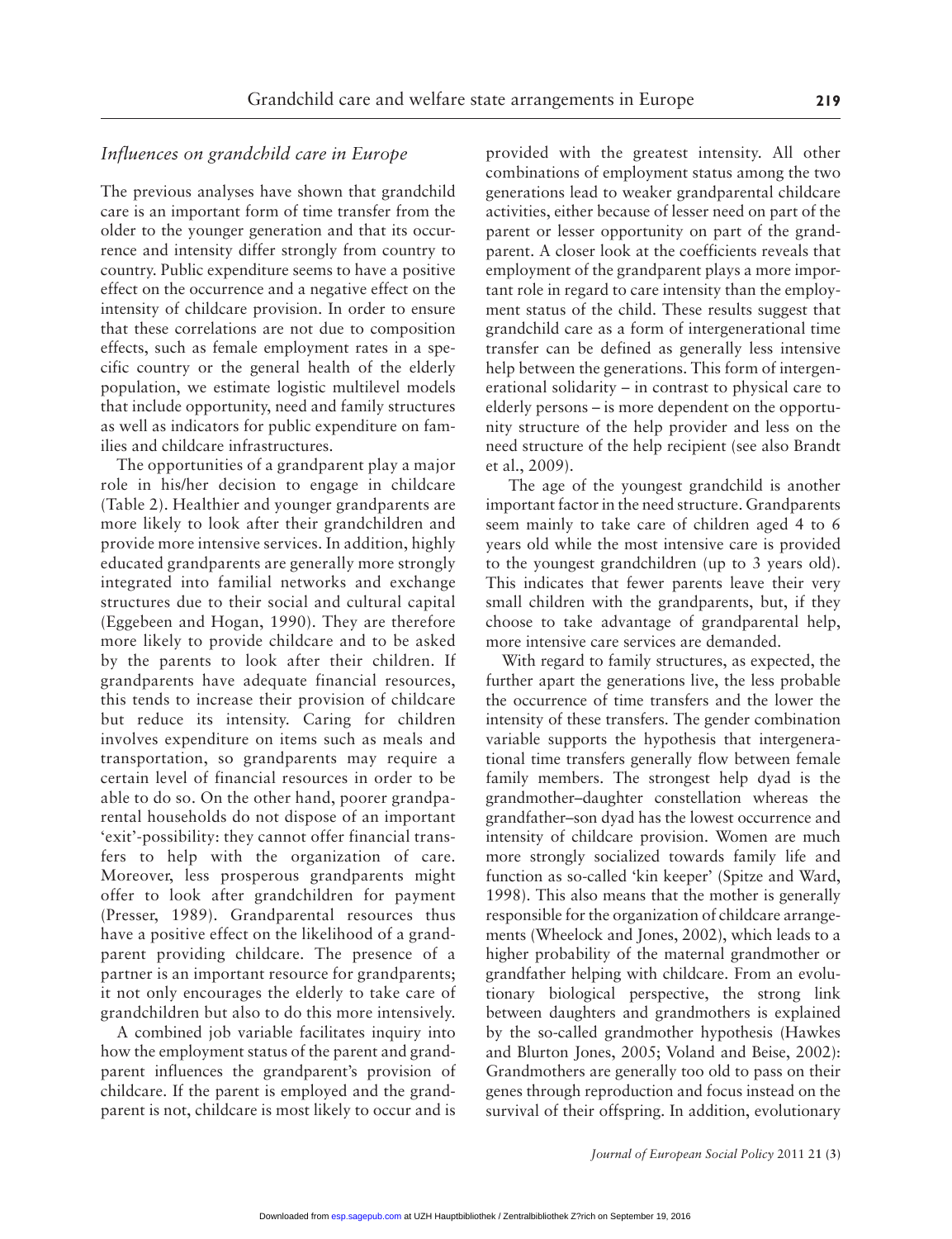|                                                                             | Probability | Intensity |
|-----------------------------------------------------------------------------|-------------|-----------|
| Opportunity and need structures                                             |             |           |
| Self-perceived health                                                       | $1.15***$   | 1.04      |
| Age                                                                         | $0.97***$   | 0.99      |
| Medium education (reference: low)                                           | $1.11***$   | 0.93      |
| High education                                                              | $1.45***$   | 0.94      |
| Household makes ends meet                                                   | $1.10***$   | $0.87***$ |
| Partner (reference: without partner)                                        | $1.40***$   | $1.36***$ |
| Employment (reference: grandparent: no; child: yes)                         |             |           |
| Grandparent: no; child: no                                                  | $0.68***$   | $0.72***$ |
| Grandparent: yes; child: no                                                 | $0.55***$   | $0.42***$ |
| Grandparent: yes; child: yes                                                | $0.75***$   | $0.64***$ |
| Age of the youngest grandchild (reference: 0 to 3                           |             |           |
| years)                                                                      |             |           |
| 4 to 6 years old                                                            | $1.13*$     | $0.85***$ |
| 6 to 12 years old                                                           | $0.70***$   | $0.61***$ |
| Family structures                                                           |             |           |
| Geographical distance (reference: same building or                          |             |           |
| household)                                                                  |             |           |
| Up to $5 \text{ km}$                                                        | $0.66***$   | $0.42***$ |
| Between 5 and 100 km                                                        | $0.39***$   | $0.16***$ |
| More than100 km                                                             | $0.14***$   | $0.02***$ |
| Gender combination (reference: daughter-mother)                             |             |           |
| Father-daughter                                                             | $0.63***$   | $0.77***$ |
| Mother-son                                                                  | $0.55***$   | $0.60***$ |
| Father-son                                                                  | $0.37***$   | $0.54***$ |
| Number of grandchildren                                                     | $0.60***$   | $0.81***$ |
| Cultural-contextual structures                                              |             |           |
|                                                                             | $1.23***$   | $0.68***$ |
| Public expenditure on families                                              | $1.60***$   | $0.40***$ |
| Public expenditure on child care infrastructures                            |             | $0.18***$ |
| Public expenditure on maternity and parental leave<br>Model characteristics | $2.01*$     |           |
|                                                                             | 0.06        | 0.05      |
| Intra-class correlation (ICC) countries (null model)                        |             |           |
| Variance level 4 without macro indicator                                    | 0.095       | 0.291     |
| Variance level 4 with macro indicator (expenditure                          | 0.064       | 0.133     |
| on families)                                                                |             |           |
| Variance level 4 with macro indicator (expenditure                          | 0.060       | 0.110     |
| on child care infrastructures)                                              |             |           |
| Variance level 4 with macro indicator (expenditure                          | 0.076       | 0.128     |
| on maternity and parental leave)                                            |             |           |
| n dyads                                                                     | 16,120      | 8,314     |

**Table 2** Logistic multilevel models: probability and intensity of grandchild care

*Source:* SHARE 2004 release 2, own calculations, multi-logistic regressions with robust standard errors, \*p < 0.1, \*\*p < 0.05, \*\*\*p < 0.01. Intensity of grandchild care is a dummy variable with the value 1 if the grandparent provides grandchild care at least 'almost every week'.

biology assumes, that because grandmothers from the patrilineal line cannot be sure that the grandchildren carry their genes, the matrilineal relationship is crucial and the grandmother–daughter relationship especially strong (Bishop et al., 2009). Concerning the number of children, grandparents

with fewer sons and daughters and thus with fewer potential recipients of time transfers are more likely to provide care and engage more intensively in childcare activities.

Public expenditure on family services, childcare infrastructures and maternity and parental leave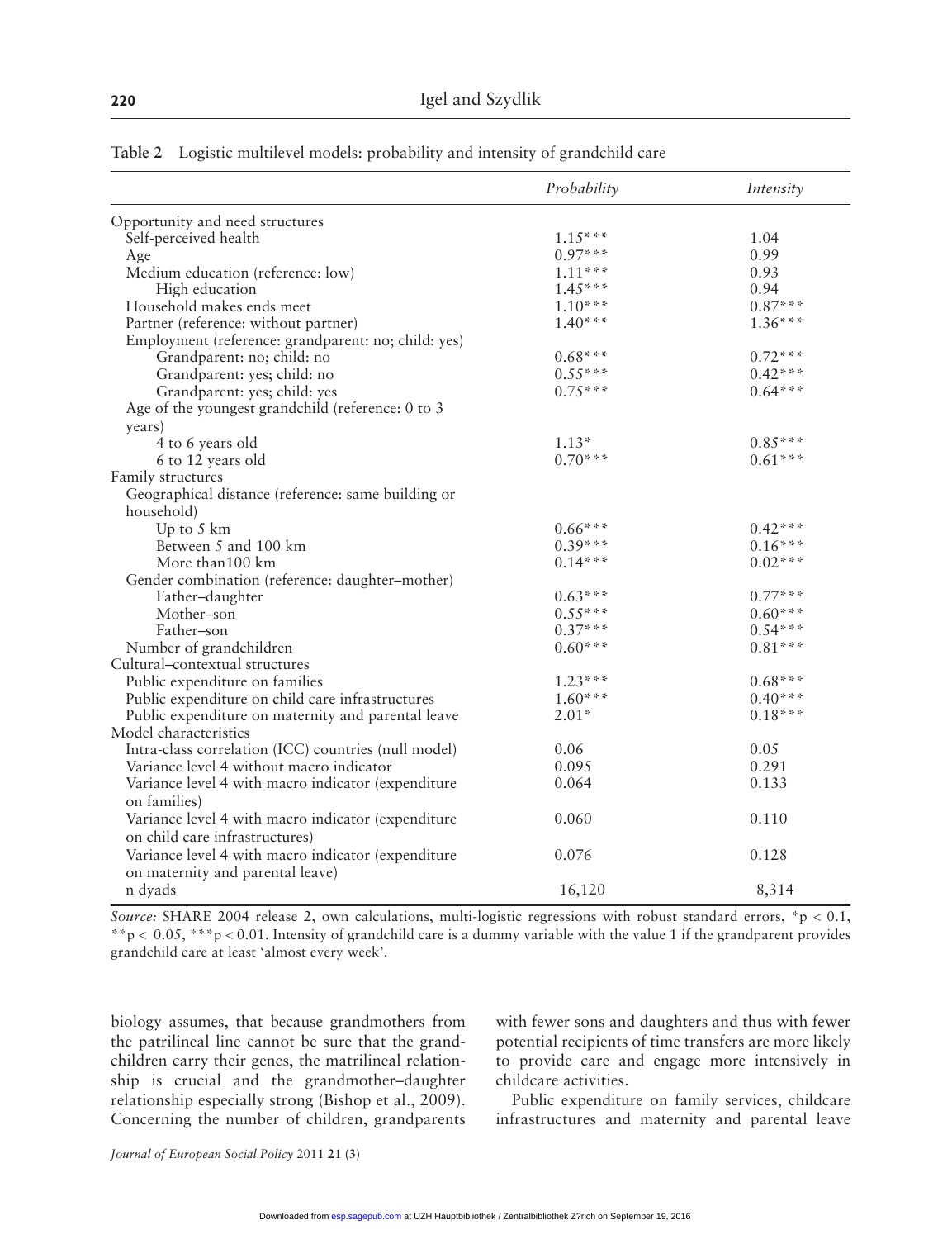have a significant positive effect on the occurrence of grandchild care and negatively affect the intensity of childcare provided. This means that more grandparents are willing to support their children sporadically with childcare, if the state provides considerable childcare infrastructures and, at the same time, allows parents to take care of their small children through generous parental leave policies. On the other hand, in countries where the state provides only weak public support, fewer grandparents are engaged in childcare. If a grandparent does provide care, however, he or she is more likely to look extensively after the grandchildren, due to a lack of state-provided services and support in terms of parental leaves. These results are consistent with the empirical findings outlined earlier and underline the importance of welfare state arrangements in the analyses of intergenerational time transfers between grandparents and (grand-)children.<sup>2</sup>

Multilevel modelling makes it possible to determine how total variation is distributed between the four different levels and to calculate the ICC for the two models. In the occurrence model, 6 percent of the total variation of the output variable is attributable to the country level, and the ICC amounts to 5 percent in the intensity model. Introducing the macro indicators into the models considerably reduces the variation on the country level. Thus expenditure on family and childcare infrastructures captures a high proportion of the country-specific variation.

#### **Conclusion**

Grandparents' opportunities, the child's needs and family structures influence the time transfers between grandparent and (grand-)children. Grandparental resources are important for the provision of care activities and stimulate the grandparent's involvement in grandchild care. The child's employment and the age of the grandchild are important factors affecting needs and exert a strong influence not only on the occurrence but also the intensity of grandchild care. The gender constellation is also of great importance with childcare support most likely to occur between female family members.

Multilevel models also enable explicit modelling of cultural–contextual structures and the investigation of their effects on grandparental intergenerational solidarity. Public expenditures for families and on childcare infrastructures 'crowd in' the occurrence of grandchild care and 'crowd out' its intensity. These findings support the complementary thesis (Attias-Donfut and Wolff, 2000), which postulates that intergenerational solidarity is stimulated if the state supports families and takes over time-consuming regular care and help activities. The mixed responsibility concept, which has been developed to explain time transfers between adult children and their parents (for example, Brandt et al., 2009; Motel-Klingebiel et al., 2005), thus also applies to the grandparent (grand-)child relationship. Strong welfare state arrangements motivate family members to take on their part of the responsibility and to provide important intergenerational time transfers. Grandparents with an active lifestyle and still in employment are consequently not constrained by extensive childcare and more willing to engage in providing it. As a result, grandparents tend to take over sporadic tasks whereas public institutions provide regular, time-consuming childcare. This reduces the risk of overburdening the grandparent and enables the parent of the grandchildren to decide how intensively his or her own parent(s) should be involved in childcare and child raising.

Hence, the demand for childcare can best be met by an efficient, functionally orientated co-operation between formal organizations and family members. Furthermore, the involvement of grandparents in childcare tasks establishes an important basis for further intergenerational transfers between grandparents and grandchildren and allows for a moderate and balanced involvement of the elderly in childcare. Last but not least, the efficient combination of formal and informal childcare arrangements should make it easier for young working mothers to organize childcare and to reconcile work and family responsibilities.

#### *Notes*

We are grateful for the helpful comments received from the anonymous reviewers, the editor and from our colleagues of the Research Group AGES ('LAbour, GEneration, Stratification'), Klaus Haberkern, Bettina Isengard and Tina Schmid, as well as from Martina Brandt and Christian Deindl. We have also benefited from the feedback we received after giving presentations in Barcelona, Glasgow, Gothenburg and Lisbon. We are also very grateful for the support given by the Swiss National Science Foundation.

This paper uses data from Release 2 of SHARE 2004. The SHARE data collection has been primarily funded by the European Commission through the fifth framework programme (project QLK6-CT-2001–00360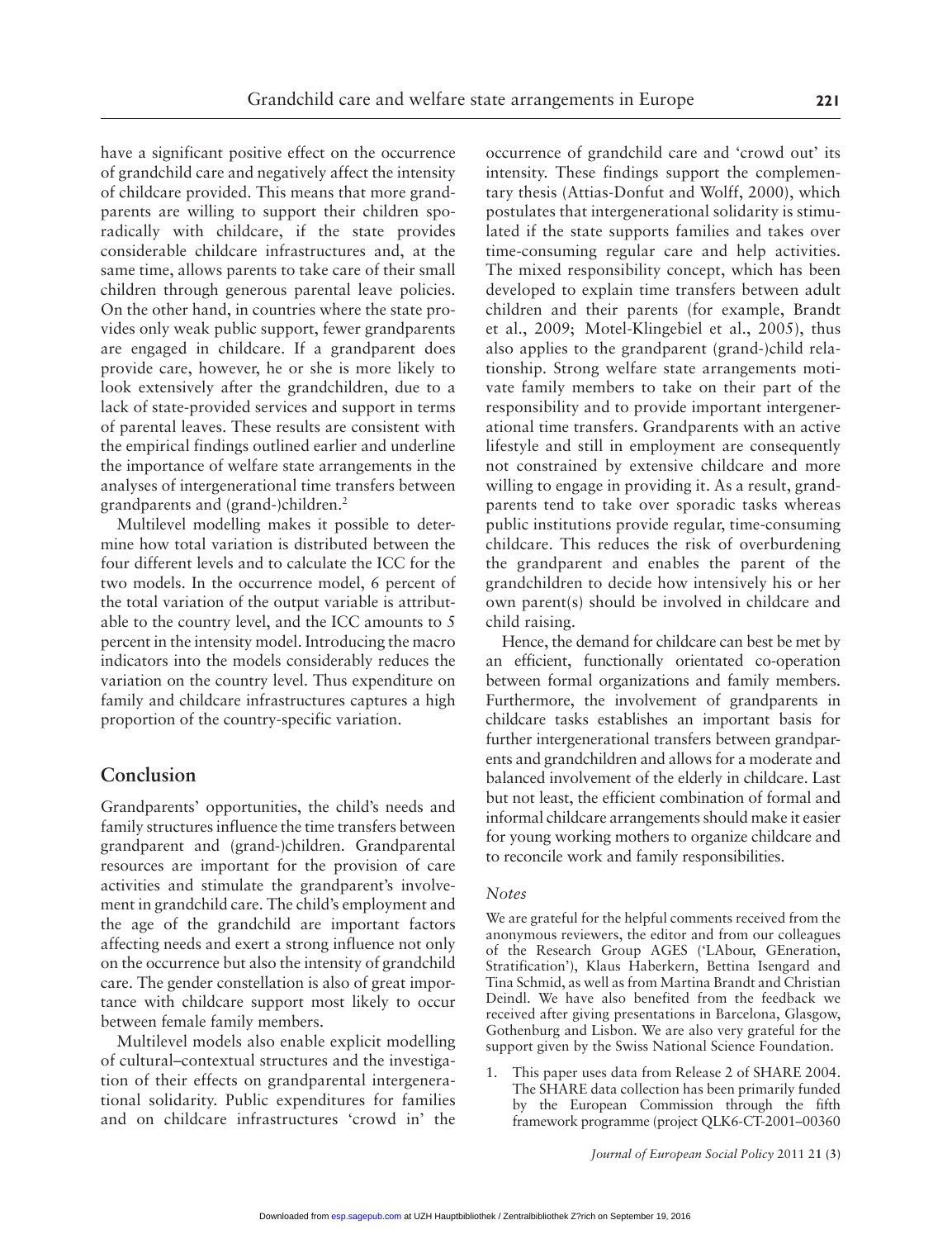in the thematic programme Quality of Life). Additional funding came from the US National Institute on Ageing (U01 AG09740-13S2, P01 AG005842, P01 AG08291, P30 AG12815, Y1-AG-4553-01 and OGHA 04-064). Data collection in Austria (through the Austrian Science Foundation, FWF), Belgium (through the Belgian Science Policy Office) and Switzerland (through BBW/OFES/UFES) was nationally funded. Further support by the European Commission through the sixth framework programme (projects SHARE-I3, RII-CT-2006-062193 and COMPARE, 028857) is gratefully acknowledged. The SHARE data set is introduced in Börsch-Supan et al. (2005); methodological details are contained in Börsch-Supan and Jürges (2005).

2. Expenditures on family allowances are not tested in this paper since empirical findings have shown that they are not relevant for grandchild care (Igel, 2011).

#### *References*

- Anttonen, A. and Sipilä, J. (2005) 'Comparative Approaches to Social Care: Diversity in Care Production Modes', in B. Pfau-Effinger and B. Geissler (eds) *Care and Social Integration in European Countries*, pp. 115–34. Bristol: Policy Press.
- Attias-Donfut, C. (2001) 'The Dynamics of Elderly Support: The Transmission of Solidarity Patterns between Generations', *Zeitschrift für Gerontologie und Geriatrie* 34: 9–15.
- Attias-Donfut, C. and Wolff, F.-C. (2000) 'Complementarity between Private and Public Transfers', in S. Arber and C. Attias-Donfut (eds), *The Myth of Generational Conflict: The Family and State in Ageing Societies*, pp. 47–68. London: Routledge.
- Barranti, C.C. (1985) 'The Grandparent/Grandchild Relationship: Family Resource in an Era of Voluntary Bonds', *Family Relations* 34: 343–52.
- Bass, S.A. and Caro, F.G. (1996) 'The Economic Value of Grandparental Assistance', *Generations* 20: 29–33.
- Baydar, N. and Brooks-Gunn, J. (1998) 'Profiles of Grandmothers Who Help Care for Their Grandchildren in the United States', *Family Relations* 47: 385–93.
- Bengtson, V.L. (1985) 'Diversity and Symbolism in Grandparental Roles', in V.L. Bengtson and J.F. Robertson (eds) *Grandparenthood*, pp. 11–25. Beverly Hills, CA: Sage Publications.
- Bengtson, V.L. and Roberts, R.E. (1991) 'Intergenerational Solidarity in Ageing Families: An Example of Formal Theory Construction', *Journal of Marriage and Family*  53: 856–70.
- Bengtson, V.L., Rosenthal, C. and Burton, L.M. (1990) 'Families and Aging: Diversity and Heterogeneity', in R. Binstock and L. George (eds) *The Handbook of Aging and the Social Sciences*, pp. 263–87. San Diego: Academic Press.
- Bishop, D.I., Meyer, B.C., Schmidt, T.M. and Gray, B.R. (2009) 'Differential Investment Behavior between Grandparents and Grandchildren: The Role of Paternity Uncertainty', *Evolutionary Psychology* 7: 66–77.
- Blau, D.M. (1995) *The Economics of Child Care*. New York: Russell Sage Foundation.
- Blüher, S. (2003) 'Wie langlebig ist die Solidarität? Generationsbeziehungen in den späten Lebensjahren', *Zeitschrift für Gerontologie und Geriatrie* 36: 110–14.
- Bonsang, E. (2007) 'How Do Middle-aged Children Allocate Time and Money Transfers to Their Older Parents in Europe', *Empirica* 34: 171–88.
- Börsch-Supan, A. and Jürges, J. (eds) (2005) *The Survey of Health, Ageing and Retirement in Europe: Methodology.*  Mannheim: Mannheim Research Institute for the Economics of Aging (MEA).
- Börsch-Supan, A., Brugiavini, A., Jürges, H., Mackenbach, J., Siegrist, J. and Weber, G. (eds) (2005) *Health, Ageing and Retirement in Europe: First Results from the Survey of Health, Ageing and Retirement in Europe*. Mannheim: Mannheim Research Institute for the Economics of Aging (MEA).
- Brake, A. (2005) 'Intergenerationale Austauschprozesse und ihre Voraussetzungen in familialen Mehrgenerationennetzwerken', in U. Otto and P. Bauer (eds) *Mit Netzwerken professionell zusammenarbeiten*, pp. 209–38. Tübingen: Deutsche Gesellschaft für Verhaltenstherapie.
- Brandt, M., Haberkern, K. and Szydlik, M. (2009) 'Intergenerational Help and Care in Europe', *European Sociological Review* 25(5): 585–601.
- Cherlin, A.J. and Furstenberg, F.F. (1985) 'Styles and Strategies of Grandparenting', in V.L. Bengtson and J.F. Robertson (eds), *Grandparenthood*, pp. 97–116. Beverly Hills, CA: Sage Publications.
- Cherlin, A.J. and Furstenberg, F.F. (1986) *The New American Grandparent*: *A Place in the Family, A Life Apart*. New York: Basic Books.
- Clarke, P. (2008) 'When Can Group Level Clustering Be Ignored? Multilevel Models versus Single-level Models with Sparse Data', *Journal of Epidemiology and Community Health* 62: 752–8.
- Clingempeel, W.G., Colyar, J.J., Brand, E. and Hetherington, E.M. (1992) 'Children's Relationships with Maternal Grandparents: A Longitudinal Family Structure and Pubertal Status Effects', *Child Development* 63: 1404–22.
- Cox, D. and Jakubson, G. (1995) 'The Connection between Public Transfers and Private Interfamily Transfers', *Journal of Public Economics* 57: 129–167.
- Cronsoe, R. and Elder Jr, G.H. (2002) 'Life Course Transitions, the Generational Stake, and Grandparent– Grandchild Relationships', *Journal of Marriage and Family* 64: 1089–96.
- Daatland, S.O. and Herlofson, K. (2003) 'Families and Welfare States: Substitution or Complementarity', in A. Lowenstein and J. Ogg (eds) *OASIS: Old Age and Autonomy* – *The Role of Service Systems and Intergenerational Family Solidarity. The Final Report*, pp. 281–305. Haifa: University of Haifa.
- Daatland, SO. and Löwenstein, A. (2005) 'Intergenerational Solidarity and the Family–Welfare State Balance', *European Journal of Ageing* 2: 174–82.
- Dimova, R. and Wolff, F.-C. (2008) 'Grandchild Care Transfers by Ageing Immigrants in France: Intra-household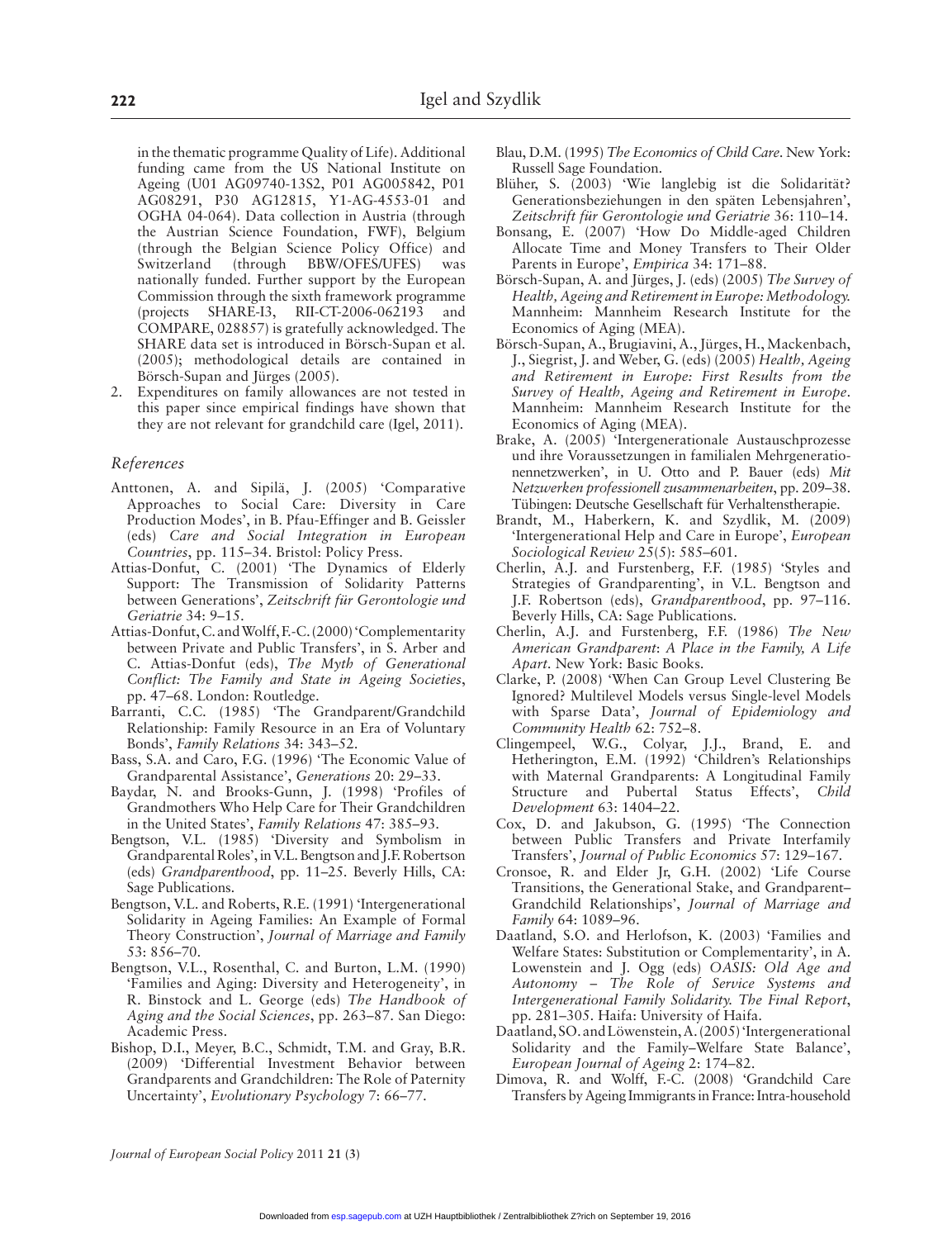Allocation and Labour Market Implications', *European Journal of Population* 24: 315–40.

- Eggebeen, D.J. and Hogan, D.P. (1990) 'Giving between Generations in American Families', *Human Nature* 1: 211–32.
- European Council (2002) *Presidency Conclusions. Barcelona European Council (15 and 16 March 2002)*. Barcelona: European Council.
- Gattai, B.F. and Musatti, T. (1999) 'Grandmothers' Involvement in Grandchildren's Care: Attitudes, Feelings, and Emotions', *Family Relations* 48: 35–42.
- Gelman, A. (2006) 'Prior Distributions for Variance Parameters in Hierarchical Models', *Baysesian Analysis*  $3: 515 - 33$ .
- Guo, G. and Zhao H. (2000) 'Multilevel Modeling for Binary Data', *Annual Review of Sociology* 26: 441–62.
- Guzman, L. (1998) *The Use of Grandparents as Child Care Providers.* NSFH Working Paper No. 84. Wisconsin-Madison: Center for Demography and Ecology.
- Hagestad, G.O. (2006) 'Transfers between Grandparents and Grandchildren: The Importance of Taking a Threegeneration Perspective', *Zeitschrift für Familienforschung* 18: 315–32.
- Hank, K. and Buber, I. (2008) 'Grandparents Caring for their Grandchildren: Findings from the 2004 Survey of Health, Ageing and Retirement in Europe', *Journal of Family Issues 3*0: 53–73.
- Hawkes, K. and Blurton Jones, N. (2005) 'Human Age Structures, Paleodemography and the Grandmother Hypothesis', in E. Voland, A. Chasiotis and W. Schiefenhövel (eds) *Grandmotherhood: The Evolutionary Significance of the Second Half of Female Life*, pp. 118–42. London: Rutgers University Press.
- Herlyn, I. and Lehmann, B. (1998) 'Grossmutterschaft im Mehrgenerationenzusammenhang: Eine empirische Untersuchung aus der Perspektive der Grossmütter', *Zeitschrift für Familienforschung* 10: 27–45.
- Hoff, A. (2007) 'Patterns of Intergenerational Support in Grandparent–Grandchild and Parent–Child Relationships in Germany', *Aging and Society* 27: 643–65.
- Höpflinger, F., Hummel, C. and Hugentobler, V. (2006) *Enkelkinder und ihre Grosseltern: Intergenerationelle Beziehungen im Wandel*. Zurich: Seismo.
- Igel, C. (2011) *Grosseltern in Europa: Generationensolidarität im Wohlfahrtsstaat*. VS Verlag für Sozialwissenschaften (in press).
- Igel, C., Brandt, M., Haberkern, K. and Szydlik, M. (2009) 'Specialization between Family and State: Intergenerational Time Transfers in Western Europe', *Journal of Comparative Family Studies* 40: 203–26.
- Johansen, A.S., Leibowitz, A. and Waite, L.J. (1996) 'The Importance of Child-Care Characteristics to Choice of Care', *Journal of Marriage and the Family* 58: 759–72.
- Knipscheer, C.P.M. (1988) 'Temporal Embeddedness and Aging Within the Multigenerational Family: The Case of Grandparenting', in J.E. Birren and V.L. Bengtson (eds) *Emergent Theories of Aging*, pp. 427–46. New York: Springer Publishing.
- Kohli, M. (1999) 'Private and Public Transfers between Generations: Linking the Family and the State', *European Societies* 1: 81–104.
- Kohli, M., Künemund, H., Motel-Klingebiel, A. and Szydlik, M. (2005) 'Generationenbeziehungen', in H. Künemund and M. Kohli (eds) *Die zweite Lebenshälfte: Gesellschaftliche Lage und Partizipation im Spiegel des Alters-Surveys*, pp. 176–211. Opladen: Leske and Budrich.
- Künemund, H. and Rein, M. (1999) 'There is More Receiving than Needing: Theoretical Arguments and Empirical Explorations of Crowding in and Crowding out', *Ageing and Society* 19: 93–121.
- Künemund, H. and Vogel, C. (2006) 'Öffentliche und private Transfers und Unterstützungsleistungen im Alter: "crowding out" oder "crowding in"?', *Zeitschrift für Familienforschung* 18: 269–89.
- Lauterbach, W. (2002) 'Großelternschaft und Mehrgenerationenfamilien: soziale Realität oder demographischer Mythos', *Zeitschrift für Gerontologie und Geriatrie* 35: 540–55.
- Leitner, S. (2003) 'Varieties of Familialism: The Caring Function of the Family in Comparative Perspecitve', *European Societies* 5: 353–75.
- Lewis, K., Campbell, M. and Huerta, C. (2008) 'Patterns of Paid and Unpaid Work in Western Europe: Gender, Commodification, Preferences and the Implication for Policy', *Journal of European Social Policy* 18: 21–37.
- Long, J.S. and Freese, J. (2006) *Regression Models for Categorical Dependent Variables Using Stata*. College Station, TX: Stata Press.
- Marbach, J.H. (1994) 'Tauschbeziehungen zwischen Generationen: Kommunikation, Dienstleistungen und finanzielle Unterstützung in Dreigenerationenfamilien', in W. Bien (eds) *Eigeninteresse oder Solidarität: Beziehungen in modernen Mehrgenerationenfamilien*, pp. 163–96. Opladen: Leske and Budrich.
- Monahan, P.O., McHorney, C.A., Stump, T.E. and Perkins, A.J. (2007) 'Odds Ratio, Delta, ETS Classification, and Standardization Measures of DIF Magnitude for Binary Logistic Regression'. *Journal of Educational and Behavioral Statistics* 32: 92–109.
- Motel-Klingebiel, A., Tesch-Römer, C. and von Kondratowitz, H.-J. (2005) 'Welfare States Do Not Crowd Out the Family: Evidence for Mixed Responsibility from Comparative Analyses'. *Ageing and Society* 25: 863–82.
- Organisation for Economic Co-operation and Development (2007) Social Expenditure database 1980–2003. Available from www.oecd.org/document/9/0,3343, en\_2649\_34637\_38141385\_1\_1\_1\_1,00.html (accessed 21 January 2011).
- Presser, H.B. (1989) 'Some Economic Complexities of Child Care Provided by Grandmothers', *Journal of Marriage and the Family* 51: 581–91.
- Rabe-Hesketh, S. and Skrondal, A. (2005) *Multilevel and Longitudinal Modeling Using Stata College Station*. TX: Stata Press.
- Robertson, J.F. (1975) 'Interaction in Three Generation Families, Parents as Mediators: Toward a Theoretical